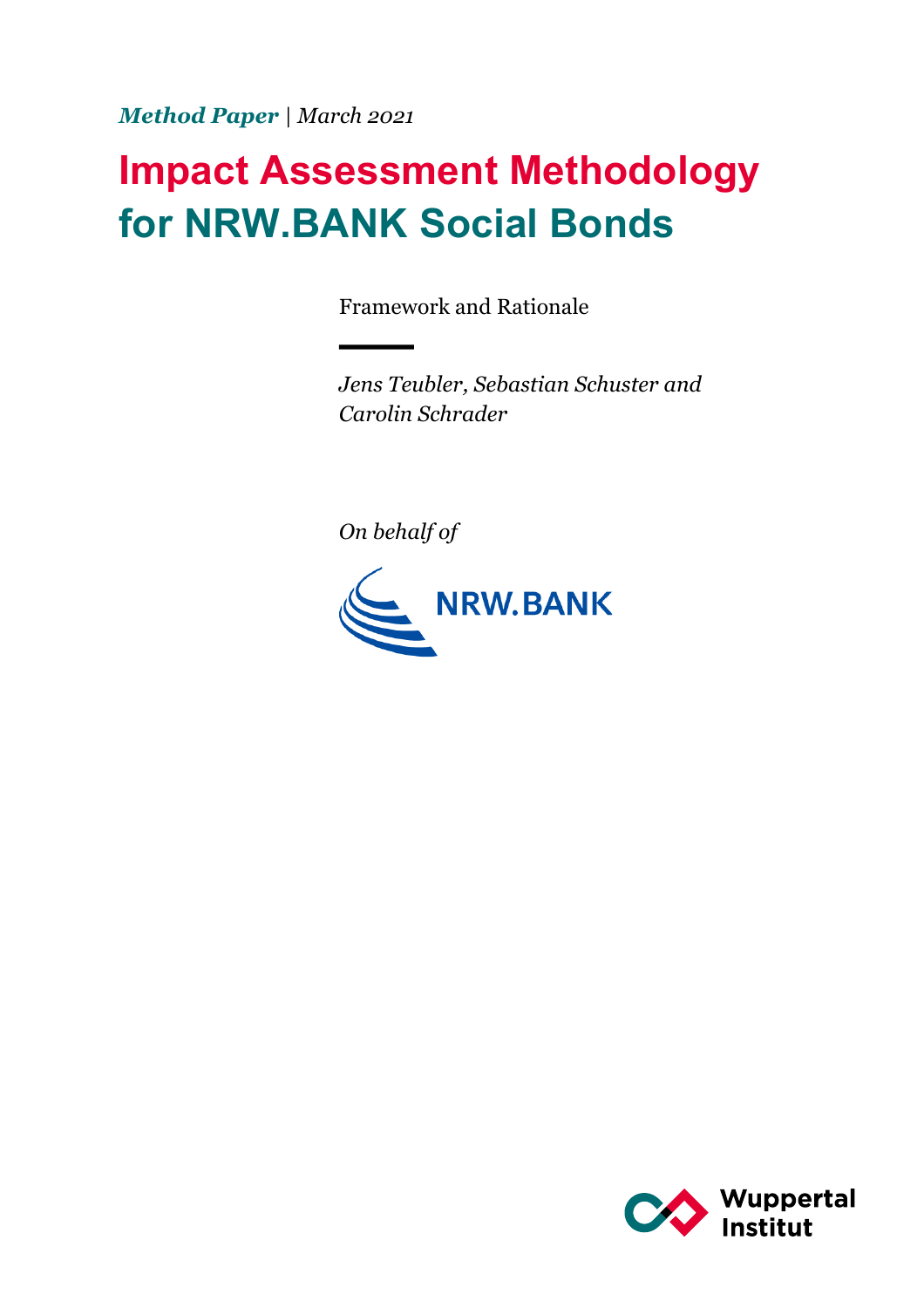The research project on which this report is based was commissioned by the NRW.BANK. The responsibility for the content of this publication lies with the authors.

The current method paper represents version 2.3 and refers directly to the NRW.BANK Social Bond #2020-1. It is expected that a further update of this methodology will be made available in 2022.

#### **Please cite the report as follows:**

Teubler, J., Schuster, S., & Schrader, C. (2021). Impact Assessment Methodology for NRW.BANK Social Bonds. Version 2.3. Wuppertal Institut.

# **Project duration**:

September 2020 – August 2023

#### **Project coordination:**

Jens Teubler Wuppertal Institut für Klima, Umwelt, Energie gGmbH Döppersberg 19 42103 Wuppertal jens.teubler@wupperinst.org

#### **Authors (Wuppertal Institut für Klima, Umwelt, Energie gGmbH):**

Jens Teubler, Sebastian Schuster, Carolin Schrader

**Imprint**

**Publisher:**

Wuppertal Institut für Klima, Umwelt, Energie gGmbH

Döppersberg 19

42103 Wuppertal

www.wupperinst.org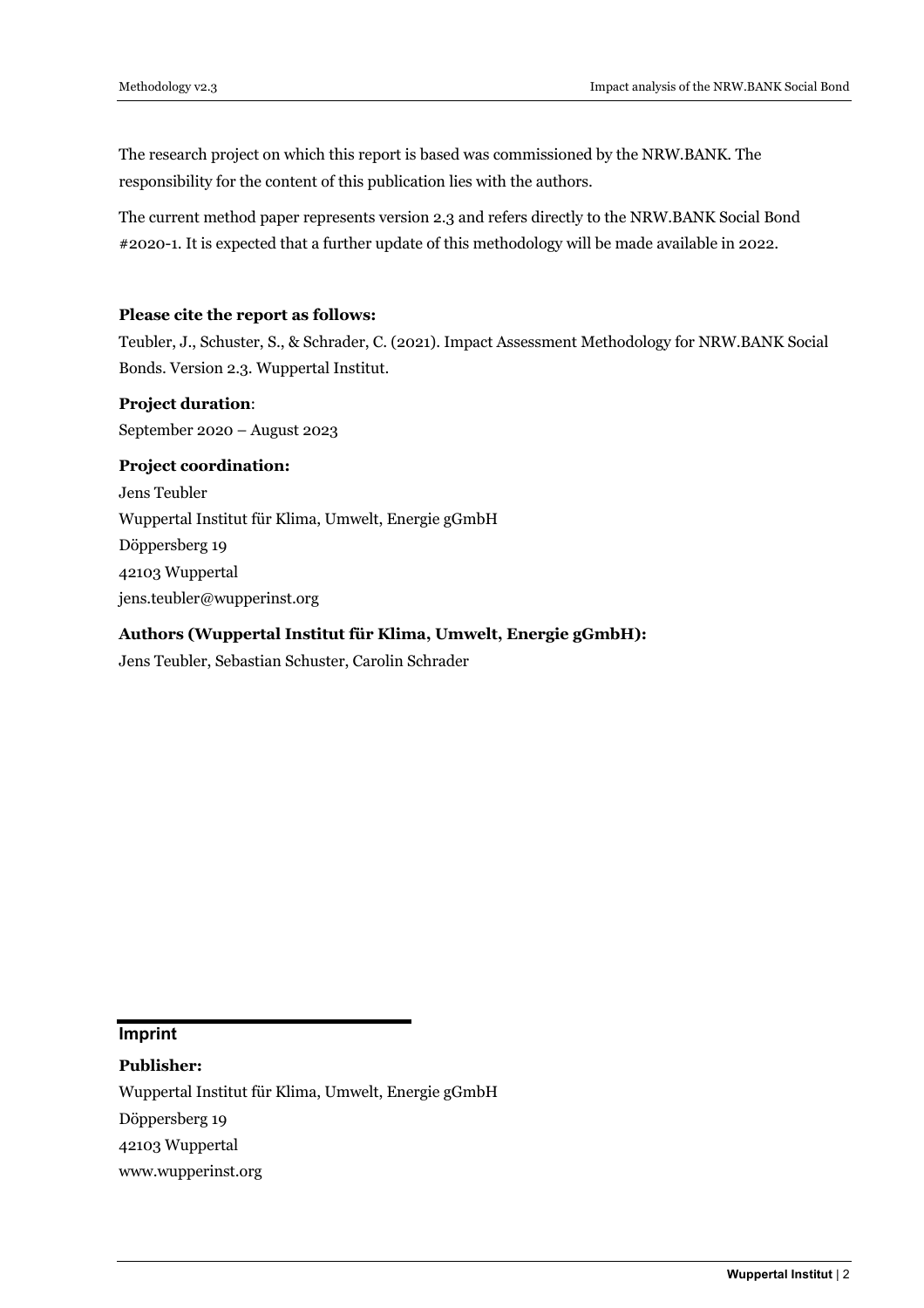The paper at hand presents the principles and methods applied for the impact assessment of NRW.BANK Social Bonds. So far, no common methodology has been established for impact assessments of social impact bonds (SIBs). Guidelines, such as the Social Bond Principles by the International Market Association (ICMA, 2020), are currently mainly concerned with categorization and eligibility of proceeds as well as the certification by second party opinion (SPO) providers. It is also suggested that projects and measures are mapped to the Sustainable Development Goals (**all of which are already provided by NRW.BANK and its contractors**). However, impact qualification, quantification and reporting are still in its infancy.

# **Principles of NRW.Bank Social Bonds**

Before deciding on a certain method, experts suggest starting with a holistic framework that describes the boundaries of the analysis, its process, the methods applied and the content to be reported (Ruff & Olsen, 2016).

## **System Boundaries**

The NRW.BANK is the state development bank of the federal State of North Rhine-Westphalia (NRW) and as such a public agency. It manages refinancing and hands out development loans. Its Social Bond refinances investments into public and private institutions in NRW, ranging from the modernisation of schools to stimuli into structurally weak regions. All inputs are therefore restricted to NRW and its effects are aimed to improve conditions in the federal State over the next couple of years. However, the outcome of the measures is not restricted to the State and could very well affect additional actors or regions in the long run.

#### **Process**

The NRW.BANK issues a bond by selecting loan programmes that are in accordance with its sustainability guidelines as well as the ICMA Social Bond Principles. The SPO provider ISS ESG assesses the sustainability quality of the issuer and its social bond pool on a regular basis. The net proceeds will be allocated to either finance new eligible social expenditures or to refinance social projects whose disbursements occurred no earlier than 36 months prior to the issuance. The Wuppertal Institut (WI) has been asked to qualify, estimate, or quantify the direct and indirect social impacts or outcomes after the fact (ex post evaluation). The WI is independent in its evaluation and applies methods by its own discretion. The required data is provided by the NRW.BANK, publicly available or available for scientific purposes.

#### **Methods**

The WI considered 3 impact methods for the NRW.BANK impact assessment methodology: sustainable livelihood (SL), social return on investment (SrI) and theory of change (ToC). SL focuses on improving the livelihood of low-income households and would therefore not fully cover the direct effects of loans for SME companies or broader investments into education in NRW (such as digitalization of schools). SrI is restricted to effects that can be monetized, but the authors think that there are several societal outcomes that are evident but cannot be monetized in a reliable manner. The theory of change on the other hand allows for a heuristic definition of outputs, short-term outcomes and conditions for long-term societal benefits. It is deemed to be an appropriate rationale and illustration of the NRW.BANK Social Bond impacts.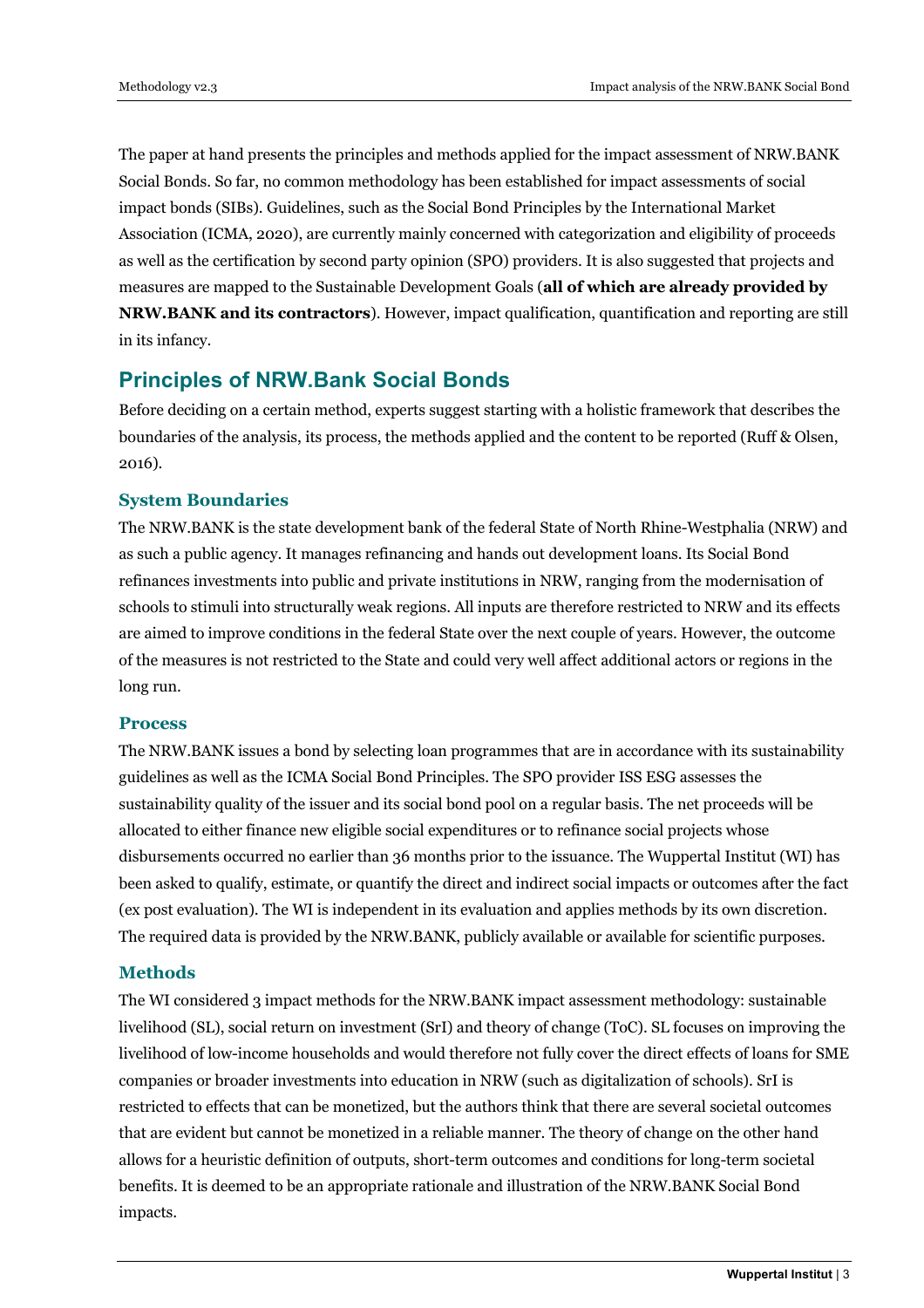# **Method: Theory of Change**

Theory of Change is a methodology that allows to evaluate measures that promote social change (the following information is largely based on Jackson, 2013; Taplin et al., 2013; Taplin & Clark, 2012). Its strength lies in its open design (tailored to the needs and perceived influence of the issuer), the definition of a *responsibility ceiling* and its ability to distinguish between *inputs* and *outputs* of measures as well as their *intermediate* and *long-term outcomes*. An ideal theory of change not only shows the impact of the institution that applies it, but also its interactions with other stakeholders and conditions along the causeeffect chain. For social impact assessments, it is a tool to identify and qualify indicators and a map that shows at which point these investments enable broader societal goals.

#### **Outcome Pathways**

The ToC defines impacts in an *outcome-pathway*. These *outcomes* represent changes in conditions, while *impacts* represent the ultimate goal of an institution or project. Usually, these impacts and outcomes cannot be achieved by the evaluated measure alone but require additional conditions and stakeholders. A ToC often starts at the top with the overarching goals of a project (*impacts*) and is then traced back to *long-term outcomes*, *intermediate outcomes*, *outputs, activities,* and *inputs*. Figure 1 shows the schematic of an outcome pathway and defines each step.



*Source: own compilation based on Jackson, 2016*

# **Accountability Ceiling**

It is also common to define a so-called *accountability ceiling*, which defines for which changes the institution holds itself accountable. For a bank, this can be restricted to the inputs as they represent loans, although defining loan conditions can also shift the accountability ceiling higher up to also cover activities and outputs (*outputs are currently assumed to be that ceiling*).

## **Narrative**

Each outcome pathway is accompanied by a narrative, that explains the logic of the pathway and key assumptions. A narrative may include contextual and background information, especially in regard to the empiric evidence for its logic. The purpose of a narrative is to convey the theory quickly to others and to better understand how the elements of the pathway work as a whole.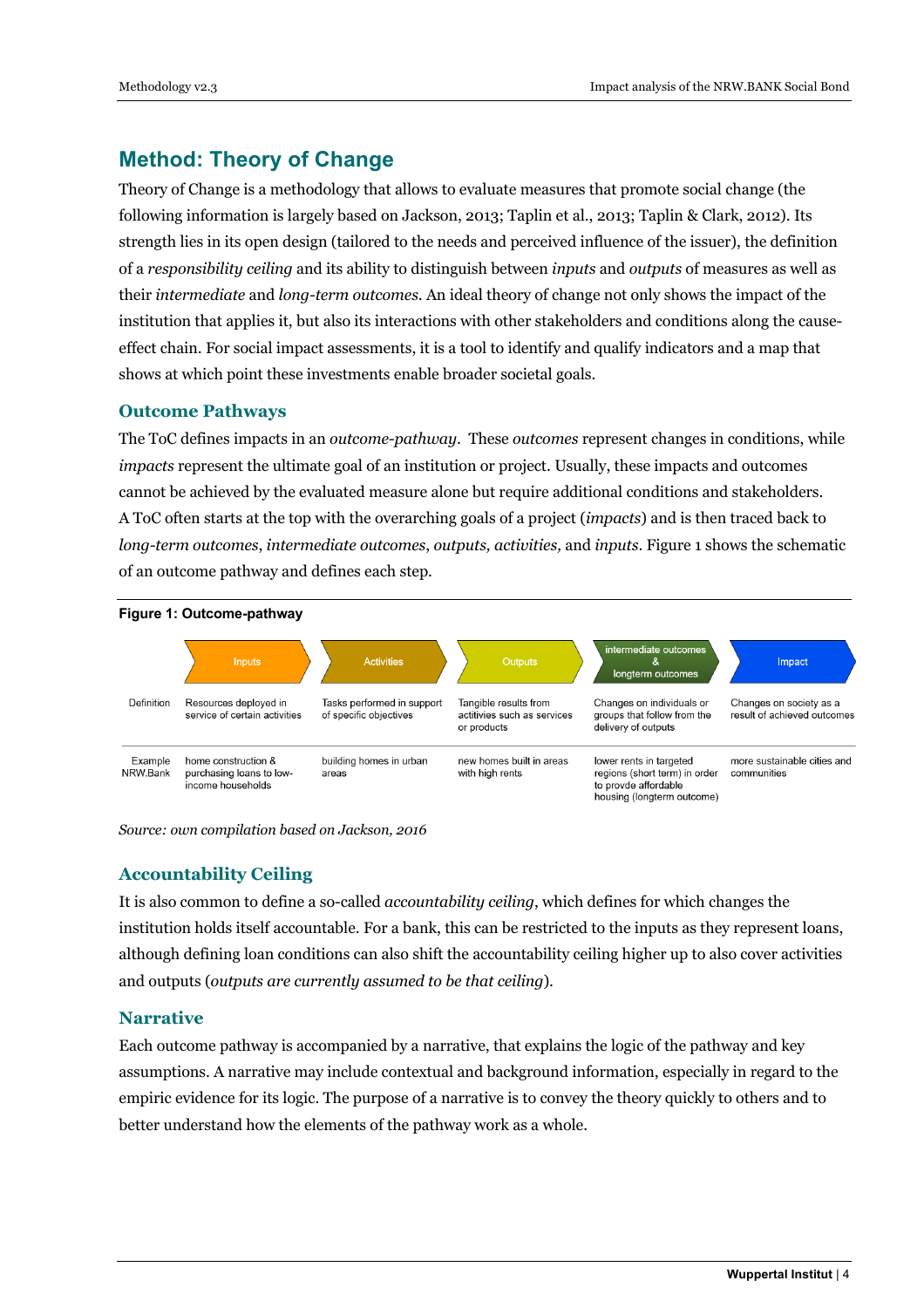#### **Indicators**

Indicators in a ToC are visible evidence of meeting goals and can involve qualitative as well as quantitative information. They are ideally developed before starting the process and built around specific monitoring targets in regard to the number of people reached, a threshold for what has to change and a timeframe by when the change needs to occur. For the methodology at hand, impacts are evaluated after the fact and based on the information provided. As such, they are activity-/output-/outcome-indicators that are quantitative but not attached to quantitative targets, thresholds, or timeframes. Any qualitative information on empirical evidence is covered by the narrative instead.

# **Indicator Classification for NRW.BANK Social Bonds**

Indicators for Social Bonds measure or estimate desired activities, outputs and outcomes that can be traced back to the original inputs by the issuer. Ideally, these effects lead to a positive progression of the desired outcome. However, potential negative effects should be reported as well if known.

For the NRW.BANK Social Bond, indicators are classified according to their position in the outcome pathway and their type. They range from A to E, following the example of energy efficiency standards in the EU (see Table 1). The highest standard (A) is attributed to a measured effect (indicated with +) that is visible evidence for a desired long-term outcome. In opposition, lower standards are attributed to indicators that are restricted to activities (D, standard practise) or can only be estimated (indexed with 0 for baseline). The minimum for a quantitative indicator (E) is proof that a certain amount of money was delivered to the intended beneficiaries (usually covered by the SPO certification or the use-of-proceeds).

It is currently (2021) highly unlikely that any impact analysis would measure effects on A or B-level, as data, model and monitoring requirements are very high for these contexts. Best-practise at the moment is therefore the quantification on C-level, which we try to achieve as much as possible in our impact report.

| <b>Class</b> | Indicator-Type       | direction | Context              | <b>Current Qualifiability in SIBs</b><br>"Whats likely to happen?"                     | <b>Current Quantifiability in SIBs</b><br>"How large is the effect?"                         |
|--------------|----------------------|-----------|----------------------|----------------------------------------------------------------------------------------|----------------------------------------------------------------------------------------------|
| A            | long-term outcome    | positive  | regions              | $low - can be based on studies$<br>that deal with related research<br><b>auestions</b> | very low (best needed) -<br>requires monitoring on state<br>level and data on control groups |
| B            | intermediate outcome | positive  | communities          | $median - can be based on$<br>observed policy effects in<br>similar communities        | $low (best-in-class)$ – requires<br>monitoring on community level                            |
| C            | output               | positive  | target population    | $median - can be based on$<br>statistics and/or literature                             | $median$ (best practice) -<br>requires data by issuer but also<br>other sources              |
| D            | activity             | positive  | <b>beneficiaries</b> | high $-$ can be based on<br>eligibility assessments                                    | high (standard in SIB reporting)<br>- requires mainly data by issuer                         |
| Ε            | input                | neutral   | <b>beneficiaries</b> | very high $-$ can be based on<br>standards & quidelines                                | very high $-$ minimum<br>requirement for reporting                                           |
| ha           | harzard              | negative  | target population    | $median - can be based on$<br>qualitative risk assessments or<br>observed effects      | $low - requires scenarios or$<br>quantitative risk assessments                               |
| re           | rebound              | negative  | communities          | $low - can be based on ex-post$<br>evaluation                                          | very low $-$ requires studies on<br>non-intended side-effects of<br><b>policies</b>          |

**Table 1: Indicator types, direction, context, qualifiability and quantifiability in SIBs**

*Source: own compilation*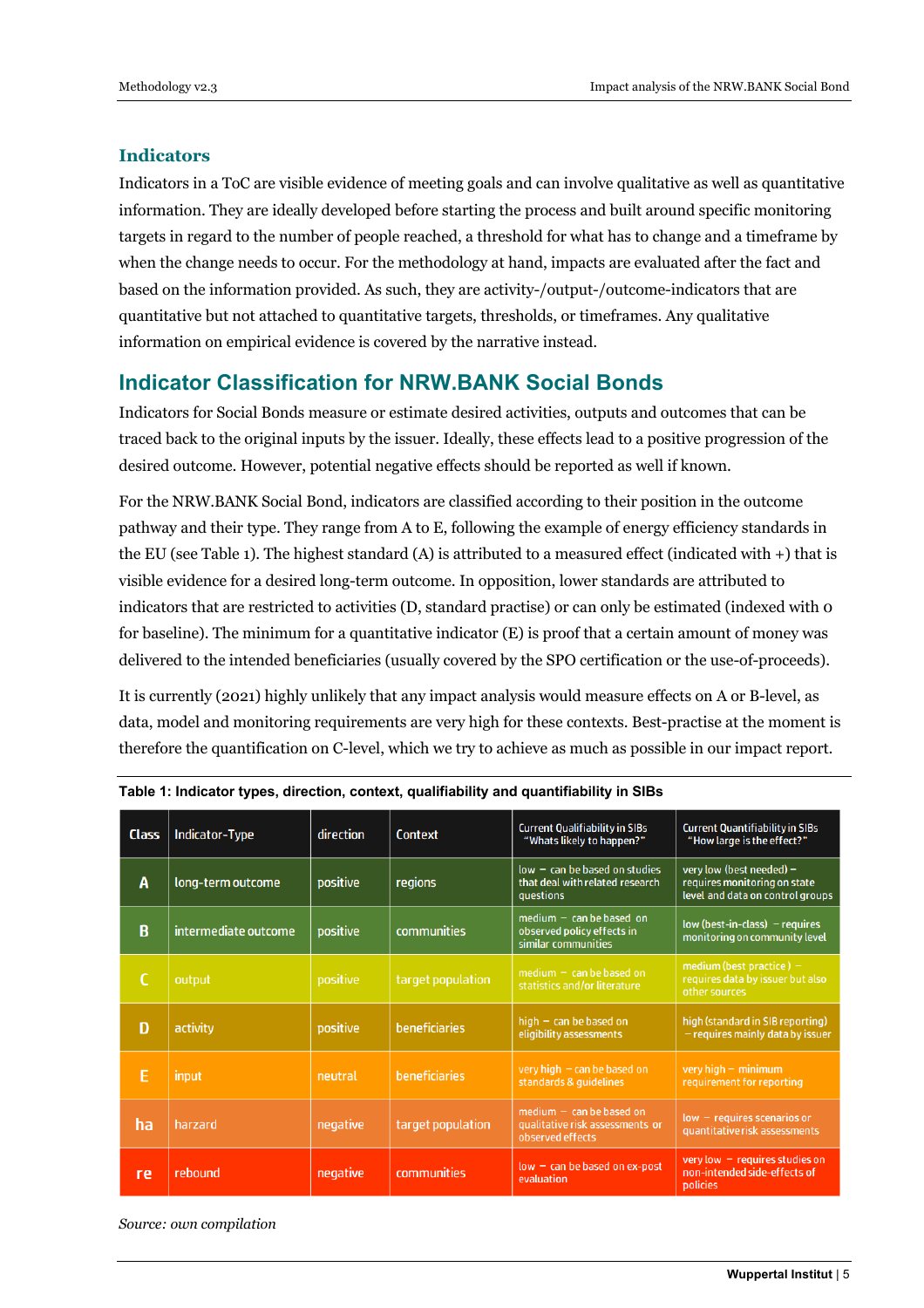Figure 2 shows the resulting classification system for indicators in the NRW.BANK Social Bond impact assessment. As shown there, data requirements increase for higher quality indicators that show effects on larger populations (intermediate outcomes) or even whole regions.

Negative effects in this scheme can and should be reported as well. They usually take the form of control variables that should be monitored because they show the risk of reduced outputs (ha or hazardindicators) or even unintended negative side-effects (re or rebound-indicators).



*Source: own compilation* 

The use of proceeds differentiates 4 types of impacts: **affordable home ownership**, **SME financing**, **access to essential services (education)** and **access to public goods & services**.

The NRW.BANK Social Bond framework (as well as the future impact report) can be found at: https://www.nrwbank.com/opencms/en/investor-relations/Issuance\_NRW.BANK.Social\_Bond.html

**Each category requires its own outcome-pathway and definition of indicators that are shown on the following pages.**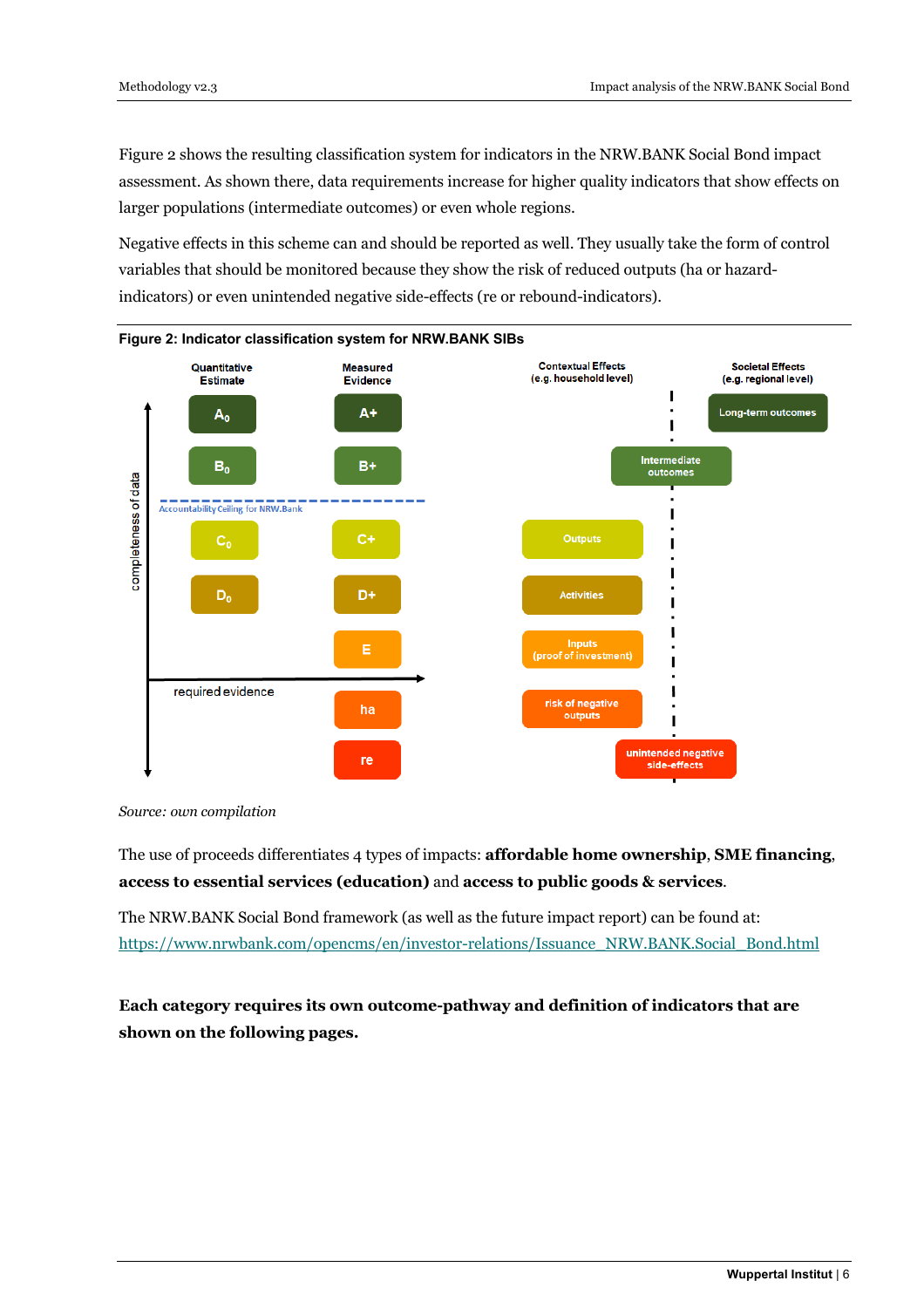## **Affordable Home Ownership: Narrative**

Housing loans can help to lower the financial risk and provide affordable housing for the recipients. They can also lead to more sustainable cities and communities (SDG 11) if rents can be lowered, and property is provided for vulnerable groups. This desired outcome is often reduced if new buildings are constructed in rural areas with high vacancy rates, buildings are purchased in urban areas with already increasing building prices or high-income households already planned to build/purchase housing regardless of the loan conditions provided (free-rider effect).

Additional benefits on the contextual level can occur if the disposable income of low-income loan recipients can be increased during the process. This reduces their exposure to economic, social and environmental shocks and therefore poverty (SDG 1).





*Source: own compilation*

# **Affordable Home Ownership: Potential Indicators**

To achieve both goals (progress towards SDG 11 and SDG 1) the loans should be allocated in terms of household-income (**Input-Indicators**). **Activity-Indicators** could quantify the *number of homes built and purchased in urban and rural areas* respectively, while **Output-Indicators** should aim to measure *homes purchased in rural areas with high vacancy a*nd *homes built in urban areas with high rents* as well as *higher disposable income of loan recipients*. Potential **Outcome-Indicators** could estimate the *higher savings and additional property for vulnerable groups* as well as *decreased rents in urban areas*.

**Hazard-Indicators** should look at the target populations of the loan programme and the regions where property is acquired. *Decreasing income* and *decreasing property prices* (each compared to a long-term average) might indicate that less people are willing to acquire property overall and that those who do are less likely to be part of vulnerable groups that need to acquire property the most. This reduces or even negates the impact of the programme if the loan modalities are not adjusted as a consequence.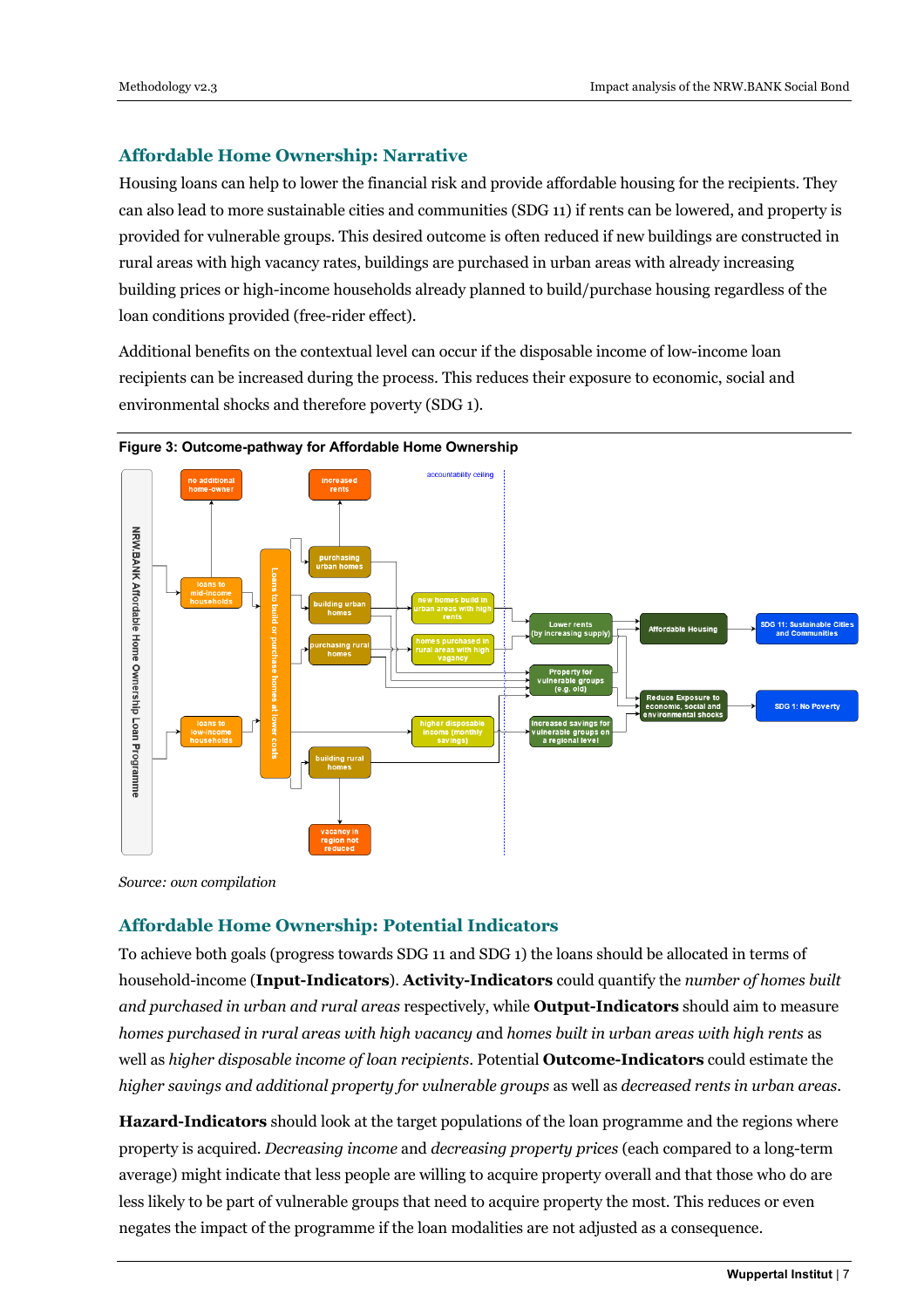## **Access to Public Goods and Services: Narrative**

Direct municipal loans for self-governed tasks (aka investments) may lead to an increase in public investment or reduce the financial burden in structural weak regions (see Figure 4). As a long-term consequence, they can help to reduce poverty (SDG 1) and lead to sustainable communities (SDG 11) by providing equal access and reducing poverty as well as improving integrative and participatory offers in targeted regions. This is achieved by sustaining or reducing the end-user costs of existing services as well as providing free or new additional services in their region. These outputs of direct lending could be decreased if significant shares of the lending programme are transferred to structural strong regions with a lower financial burden or are primarily used by municipalities to fulfil their mandatory tasks.





*Source: own compilation*

#### **Access to Public Goods and Services: Potential Indicators**

To achieve both goals (progress towards SDG 11 and SDG 1) direct lending to communities should result in *sustained end-user costs for services*, *additional free or cost-reduced services* and *additional free public goods and services* (**output-indicators**) –particular in structural weak communities. This requires an *increase of investments* as well as a *decrease of financial burden* (**activity-indicators**). To that end, the loan programme could track loans purposes such as: *additional construction & refurbishment*, *additional grants & allocations to public and private entities*, *additional other tangible investments*, *loan repayment* and *additional subsequent loans to public institutions and banks* (**input-indicators**). Intermediate-outcomes could track the development of *relative-poverty* and the *decrease of people that dispense of personal needs at least once a month* in targeted regions (both indicators can be found in the NRW Sozialbericht 2020). A potential **hazard-indicator** should look at changes in the status of structural weakness of targeted communities in form of *higher shares for communities with GRW status D compared to C*. As a **rebound-Indicator**, one could test for a potential long term *increases in the share of expenses for commissioned tasks* (indicating less investments into public goods and services).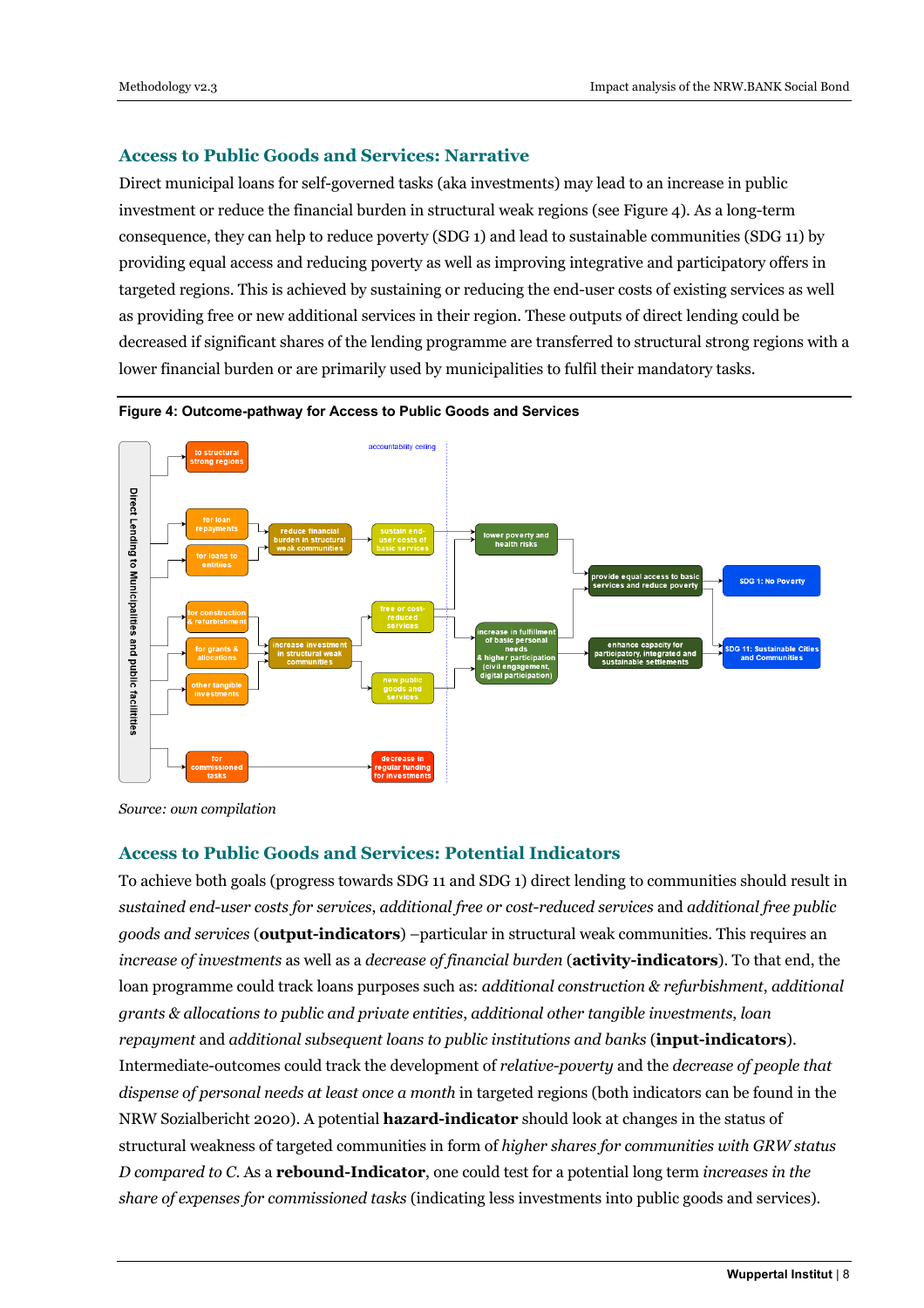## **Quality Education: Narrative**

Both types of loans by the NRW.BANK (liquidity and investment loans) can help to achieve SDG4 (quality education). In the long run (see Figure 5) they can help to increase the extent and quality of measures to improve accessibility and integration, relevant learning outcomes, media/digital literacy and healthy educational environments. This can either be achieved by direct measures (newly build or refurbished buildings and their digital and non-digital equipment) or indirectly by improving the qualifications of teachers and students alike. Both types of consumptive loans aim to provide the required operating, software, and personnel costs. Conventional investive loans result in the required construction or refurbishing activities for buildings and building equipment. Loan for digital investments on the other hand, provide the necessary infrastructure to allow for e-content and e-learning in curricular but also help to reduce the digital divide.



*Source: own compilation*

# **Quality Education: Potential Indicators**

Achieving quality education via loans for schools could be associated with the following **outputindicators**: *decrease in operating costs*, *increase of accessible services*, *additional new or improved sport facilities*, *additional teacher training units*, *new curricular activities*, and *student satisfaction with e-learning*. This leads (in an ideal scenario) to the **intermediate-outcomes** of *increased investment capabilities by schools*, *improved grades*, and *improved media literacy of students* in the region. The precondition for these effects is that loans by the NRW.BANK are used for *new or renovated buildings*, *new equipment and tools*, *new ICT-infrastructure* as well as *increase in personnel expenditures for teacher education and media personnel* (**activity-indicators**). Potential **hazards** for decreased impacts could be assessed via an *increase in annual operating costs* as well as *increase in student capacity*.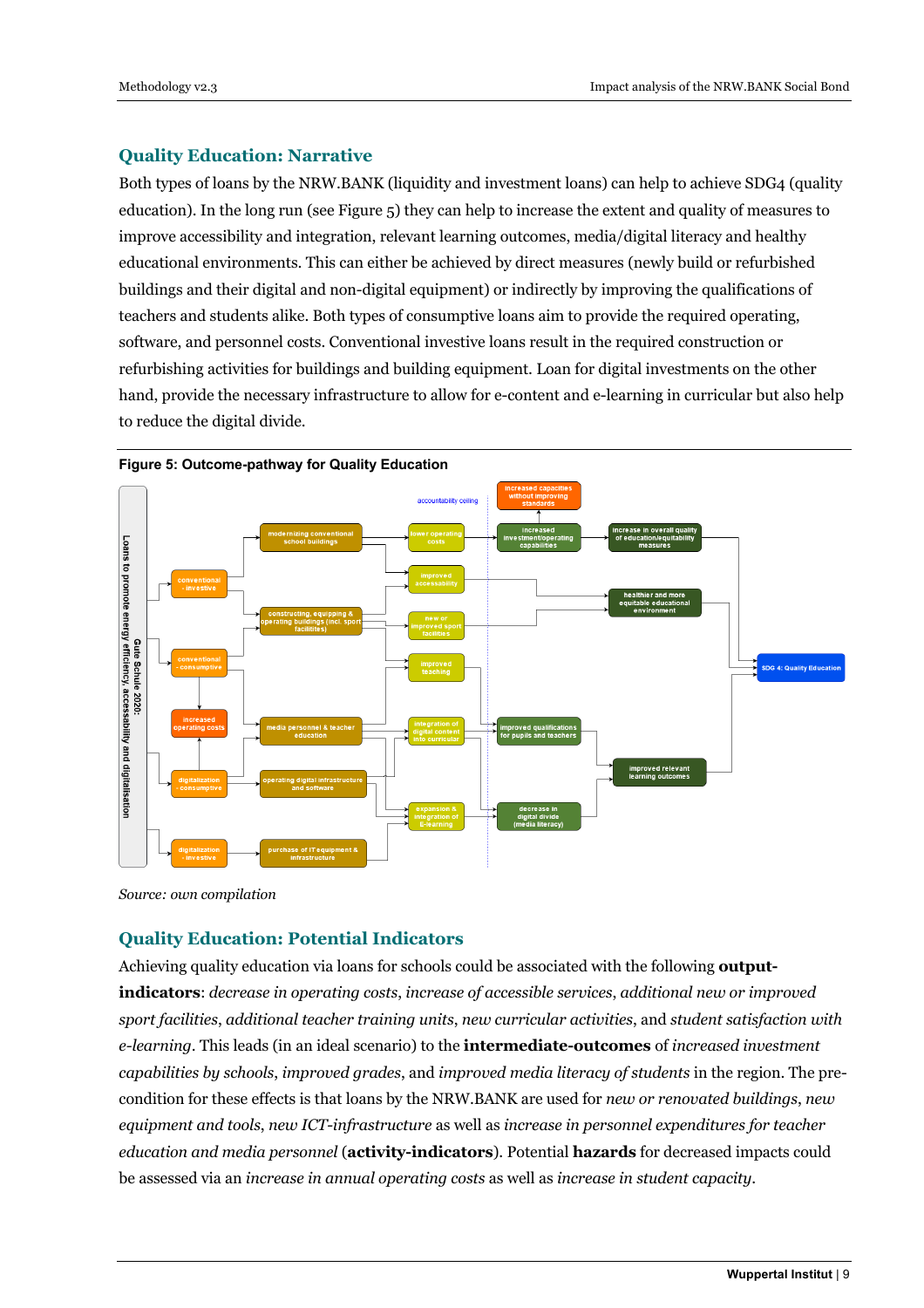### **SME Financing: Narrative**

Both the universal and the digitalization loan can help to achieve SDG 8 but depend on a complex causeeffect chain with many uncertainties. The digitalization loan empowers SMEs to invest in their digital infrastructure. These investments can be used to develop new digital tools that help employees to handle their workload in a better way or increase their innovation potential. It can also help a company to develop its online commerce opportunities. Both lead to more productive employment and more sustainable economic growth but come at the risk of job loss for low-educated workers as well as a shift of added value to regions with less need.

The universal loan can be used to cushion financial needs in crises (preventing job loss) or to increase the economic output (e.g., through expansion). These loans can also be specifically used to fulfil needs of the employees (higher wages, safety and health measures, education). If used in that manner, they can help to increase the share, inclusiveness and quality of employment but also contribute to a more sustainable economic growth. However, it is crucial that these general loans focus on structural weak areas, as the desired outcomes increase proportionally with lower economic activity and employment rates in a region.



**Figure 6: Outcome-pathway for SME Financing**

*Source: own compilation*

#### **SME Financing: Potential Indicators**

The loans achieve desirable outcomes via two pathways: *share and quality of employment* as well as *inclusive and sustainable economic growth* (**outcome-indicators**). With regard to the digitization loan, **output-indicators** could focus on *increase in online commerce* or the implementation of *new tools for communication and collaboration*. Universal loans could additionally provide outputs like *additional staff*, *increase in worker education expenditures*, or *increase in minimum wage*.